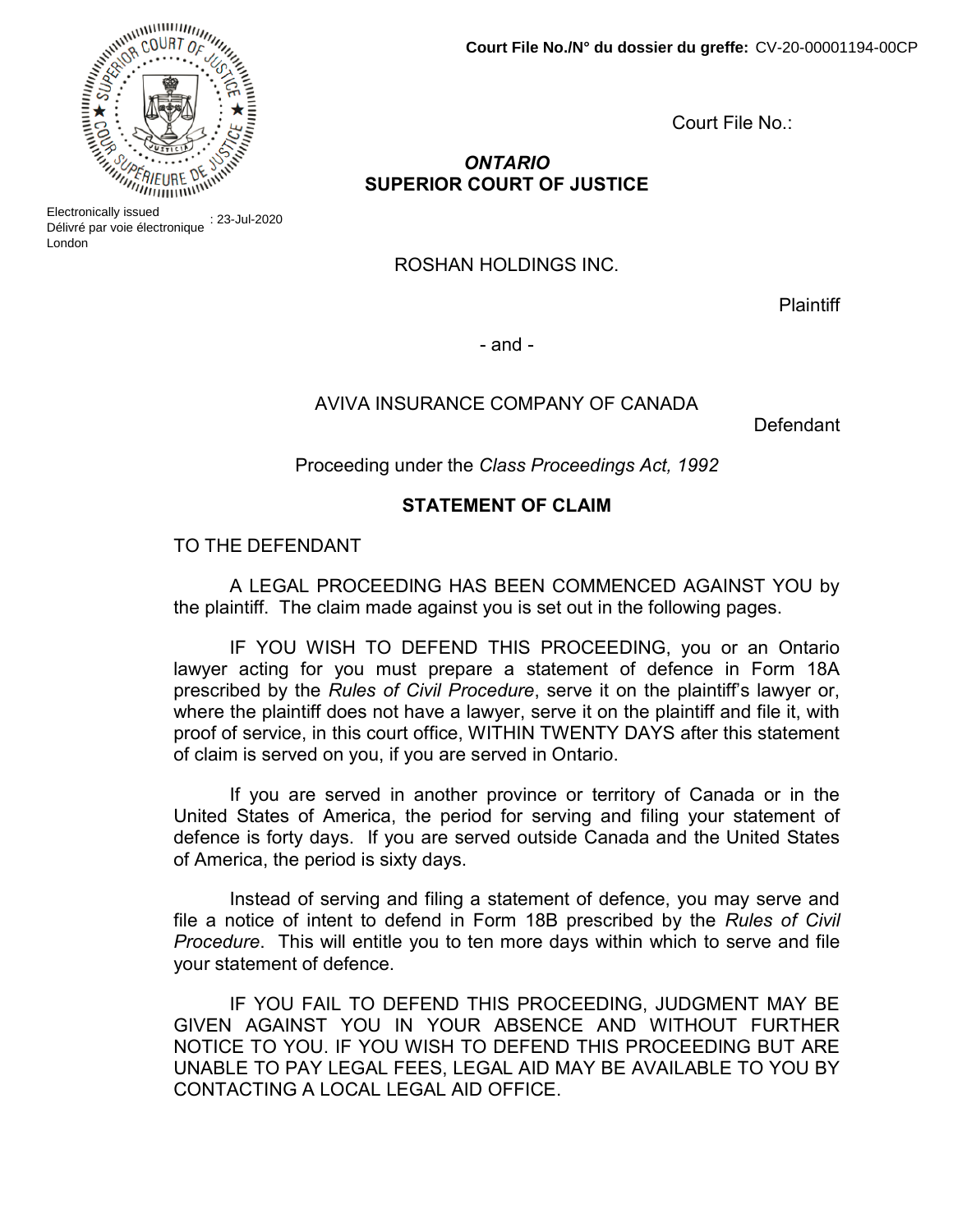TAKE NOTICE: THIS ACTION WILL AUTOMATICALLY BE DISMISSED if it has not been set down for trial or terminated by any means within five years after the action was commenced unless otherwise ordered by the court.

Date: July , 2020 **Issued by** 

Local registrar

 Address of 80 Dundas Street court office London ON N6A 6A3

TO: Aviva Insurance Company of Canada 10 Aviva Way Suite #100 Markham, ON L6G 0G1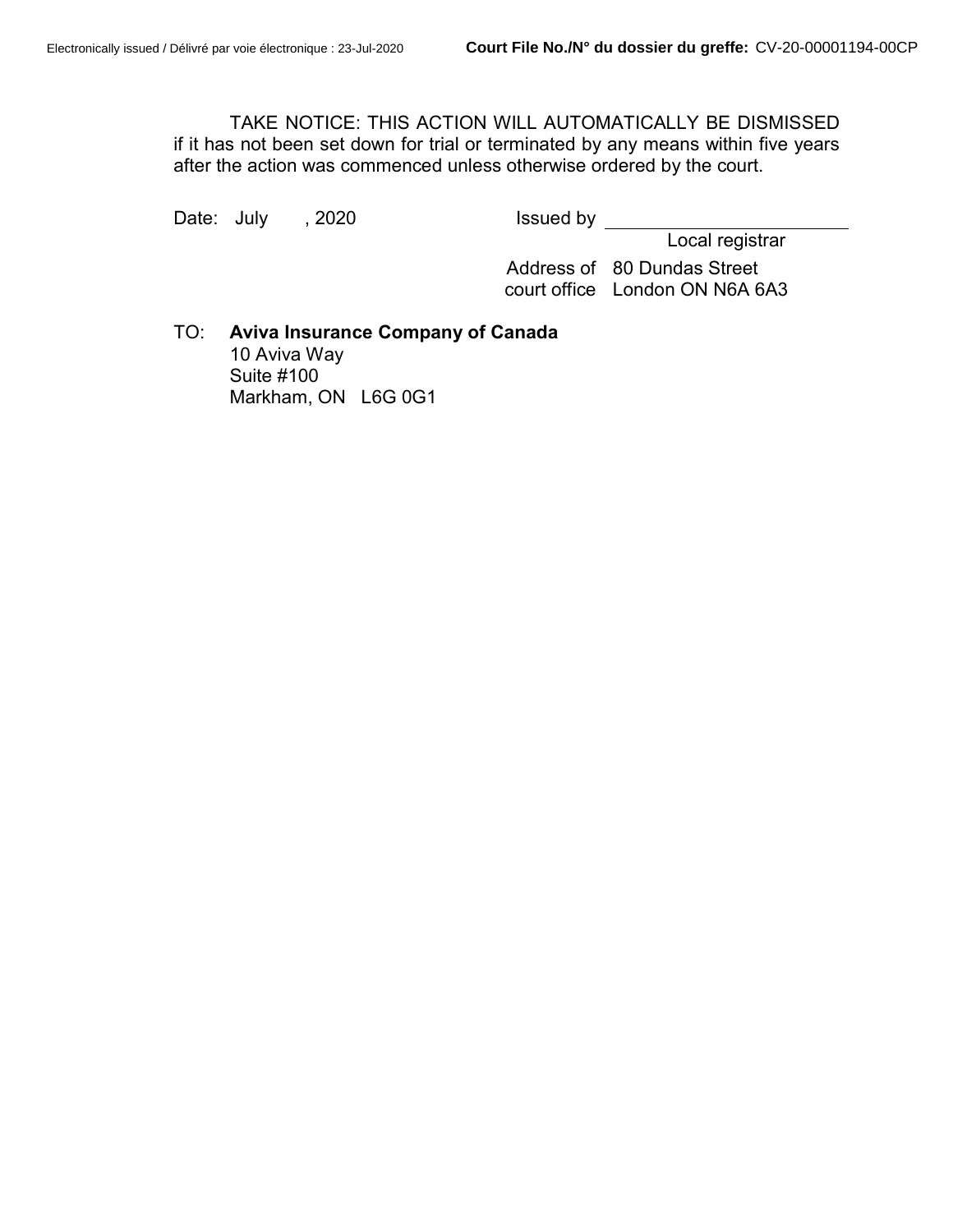#### CLAIM

1. The plaintiff claims on its own behalf and on behalf of the other members of the Class as described below:

(a) an order pursuant to the provisions of the Class Proceeding Act, 1992 S.O. 1992, c. 6, certifying this action as a class proceeding and appointing the plaintiff as representative plaintiff of a class of persons (hereinafter the "Class") described as follows:

> "All persons, natural or corporate, who were insured by Aviva Insurance Company of Canada ("Aviva") under a Commercial Insurance Policy issued by Aviva, pursuant to the Hotel Program, whose access to their businesses were prohibited, in whole or in part, as a result of a mandatory Closure Orders made by the Province of Ontario on March 23, 2020, and similar Closure Orders made in all provinces and territories in Canada, and were denied coverage for Business Income (Form H-001803-08)"

- (b) a declaration that the loss of business income caused by the mandatory Closure Orders (the "Closure Orders") are covered under the Business Income (H-001803-08) and Hotel Program Business Interruption Endorsement (Form H2) issued by the Defendant to Class members;
- (c) payment to the plaintiff and Class members in accordance with the insurance policy issued by the defendant;
- (d) a declaration that the defendant breached its contract with the plaintiff and Class members in denying coverage;
- (e) damages for breach of contract in the amount of \$150,000,000, including loss of business income and accountants' fees;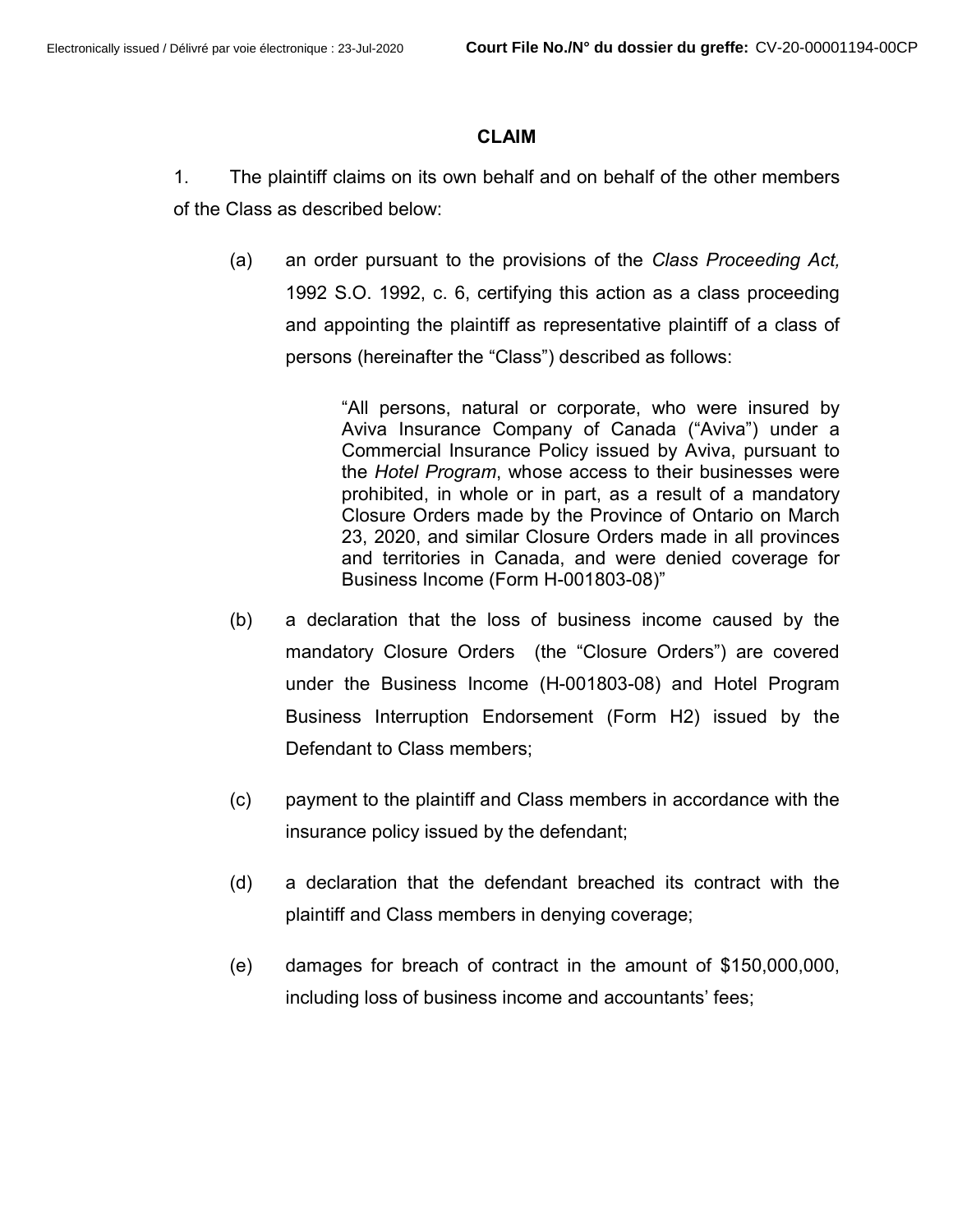- (f) interest on the aforesaid sum in accordance with the provisions of the Courts of Justice Act, R.S.O. 1990, c. C.43, as amended, or at common law, on a compounded basis or otherwise;
- (g) the costs of this action on a full indemnity basis and, pursuant to s. 26(g) of the Class Proceeding Act, 1992, the costs associated with publication of any and all court-ordered notice to the Class and/or costs associated with the administration of any court approved plan of distribution redirecting amounts recovered in the action to Class members; and,
- (h) such further and other relief as the plaintiff may request and this Honourable Court may deem just and appropriate.

# The Parties

2. Operating under Roshan Holdings Inc., the plaintiff owns and operates two hotels, a Home 2 by Hilton located at 8490 Parkhill Drive, Milton and a Hampton Inn located at 3900 Fisher Drive, Peterborough.

3. The defendant, Aviva Insurance Company of Canada (hereinafter "Aviva"), is a corporation having its headquarters in the province of Ontario and carrying on business throughout Canada as property and casualty insurers. At all material times, the plaintiff and Class members were insured pursuant to a valid policy of insurance issued by Aviva.

# The Insurance Policy

4. Specifically, the plaintiff and Class members were at all material times insured pursuant to an insurance policy program underwritten by Aviva as the Hotel Program (the "Policy"). In particular, at all material times the plaintiff was insured pursuant to a valid policy of insurance bearing policy number Hotel053P/Hotel053U.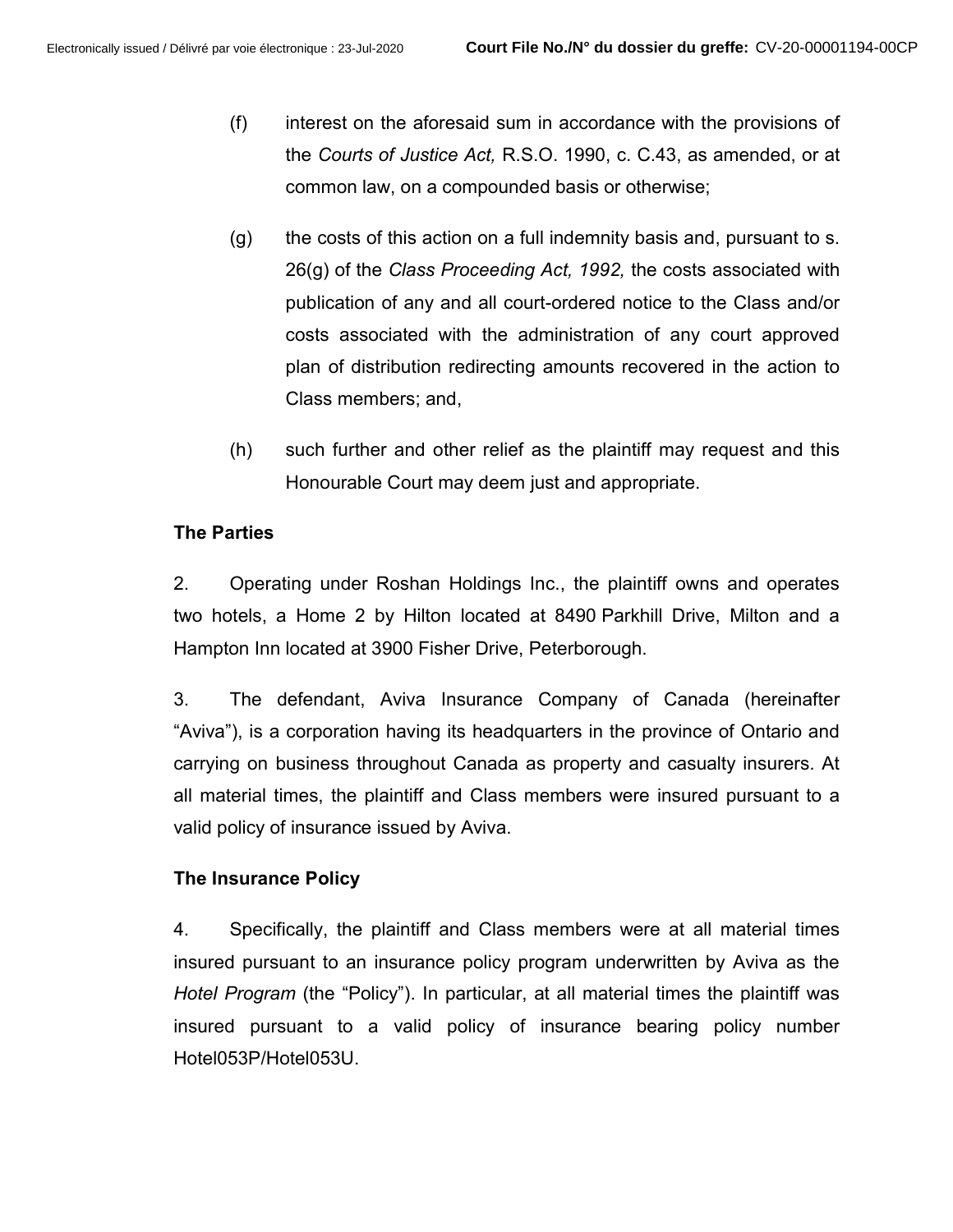5. The Policy provides various coverages for losses suffered during the policy period. The Policy covers, among other things, property damage issues, general liability and business income losses.

6. The Policy contains a "Hotel Program Business Interruption Endorsement" (Form H2) which specifically modifies the extensions of coverage provided under Form H-001803.

7. The Restricted Access provision under the endorsement provides:

Coverage C of section I insures, subject to all its terms and provisions, for an amount not exceeding \$500,000 in any one policy year or any other amount shown on the "Declaration Page" for this extension, loss of business income sustained by the Insured, including the amount of any extra expenses necessarily incurred by the Insured to continue to resume operations as nearly normal as possible, while access to the "premises" is prohibited in whole or in part by order of civil authority or by advice of the Public Healthy Authority or similar authority, but only when such order or advice is given as a direct result of any or all of the following occurrences:

ii. the outbreak of a notifiable contagious or infectious disease;

### Loss of Business Income Coverage Triggered

8. On March 17, 2020, the province of Ontario declared a provincial state of emergency to help contain the spread of the COVID-19 outbreak. The province declared that the outbreak of COVID-19, a communicable disease, constituted a danger of major proportions that could result in serious harm to persons. Similar emergency declarations were made across Canada.

9. Diseases of public health significance and communicable diseases, including COVID-19, must be reported to government authorities.

10. Pursuant to the Closure Orders, the province of Ontario and other provinces and territories of Canada ordered the mandatory closure of all places of non-essential business and limited the operations of businesses deemed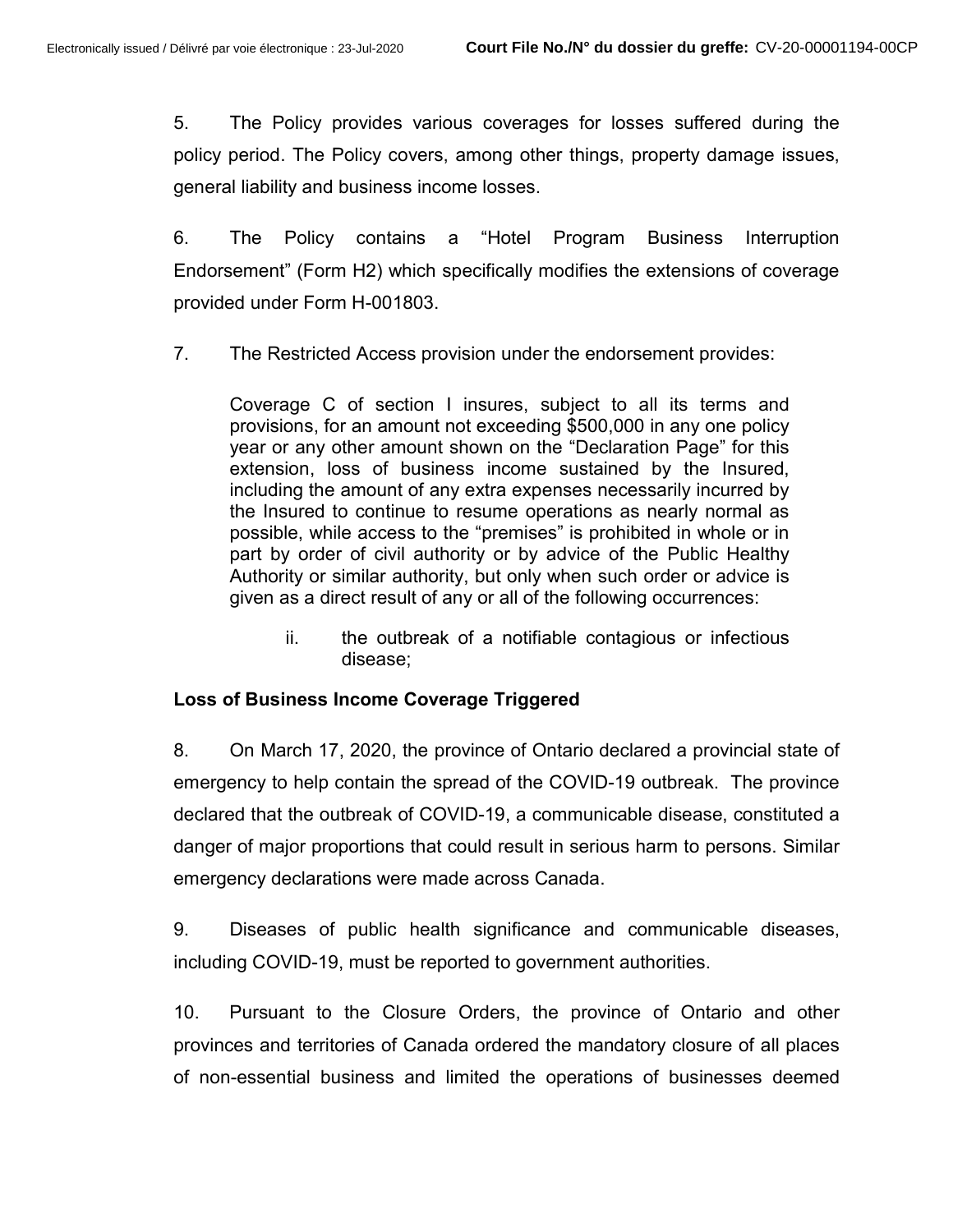essential to help protect the health and safety of the people of Canada in response to the COVID-19 outbreak.

11. The plaintiff and Class members' insured businesses were affected by the Closure Orders. Although the hotels were not completely closed, their operations were significantly restricted while access to their business was prohibited in whole or in part by the Closure Orders. The hotels could not offer food and beverage service, and all of the amenities including the pool and gym were mandated to close under the Closure Orders due to COVID-19. While the hotels had rooms that were available to be rented, the reality was no one was renting them. Access to and from hotels places of business was prohibited, in whole or in part, by Closure Orders as Canadians were told to stay home, and international borders were closed to tourists. Customers were restricted from attending the premises. As a result, the plaintiff and Class members sustained a loss of business income.

#### Denial of Coverage

12. Following the Closure Orders, the plaintiff presented a claim to Aviva for loss of business income insurance, in accordance with the Policy.

13. Aviva has denied coverage to the plaintiff, despite the fact that the plaintiff is covered for this type of loss. On May 22, 2020, Aviva sent a letter to the plaintiff setting out the basis of its denial of coverage. In a follow up letter on June 8, 2020, Aviva further outlined the basis of its denial of coverage. Aviva is interpreting the coverage to apply only to outbreaks that occurred "at or within the applicable area of the insured premises". Aviva further stated that "there is no coverage under the policy for business income losses resulting from the Closure Orders made in response to the current worldwide COVID-19 pandemic." Aviva sent similar letters to all Class members, relying upon the same reasons for its blanket denial of coverage.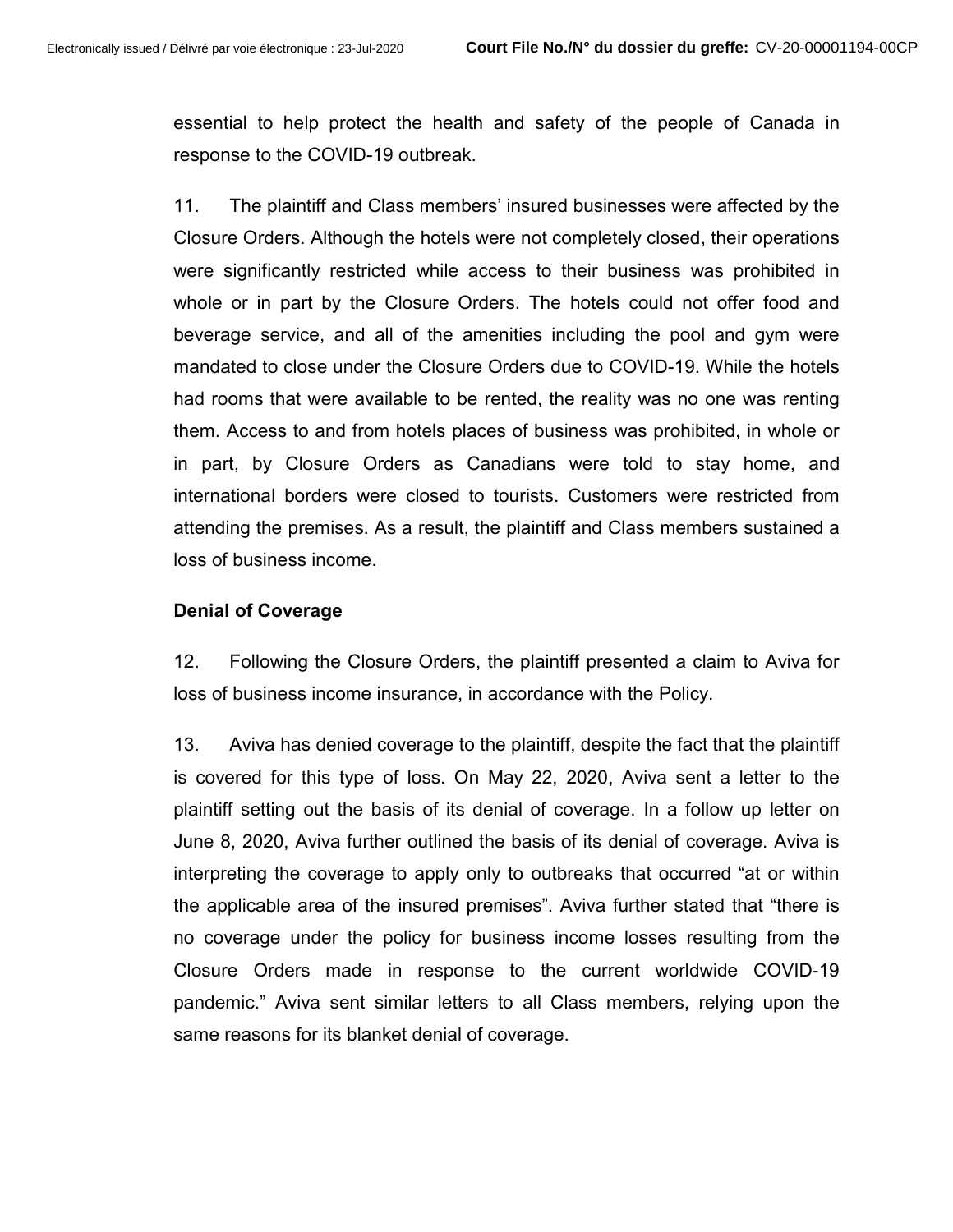14. The plaintiff and Class members have satisfied or substantially satisfied all conditions of the Policy and are entitled to coverage under the policy for their loss of business income sustained as a result of the Closure Orders.

15. Alternatively, the plaintiff and Class members are entitled to relief from forfeiture pursuant to the Courts of Justice Act, R.S.O. 1990, c. C.43, as amended, should the plaintiff or any Class members be found to have had imperfect compliance with the conditions of the Policy.

### Breach of Contract

16. The plaintiff pleads that the defendant is contractually obligated to compensate the plaintiff and Class members for any loss of business income referred to in the Policy, and that by failing to do so, the defendant has breached the contractual obligation owed to the plaintiff and Class members under the Policy.

17. The plaintiff and Class members paid premiums for loss of business income insurance in the expectation that the defendant would honour its contractual obligations in good faith. The Closure Orders made, due to the COVID-19 outbreak, resulted in the mandatory prohibition, in whole or in part, of access to their business premises. The plaintiff and Class members have suffered an ongoing loss of business income.

18. The defendant has failed to honour its contractual obligations and has failed to deliver the peace of mind that the plaintiff and Class members relied upon when they paid for insurance.

### Damages

19. As a result of the breach of contract by the defendant, the plaintiff and Class members have suffered and will continue to suffer damages, including loss of business income and accountants' fees for producing particulars or details of their losses.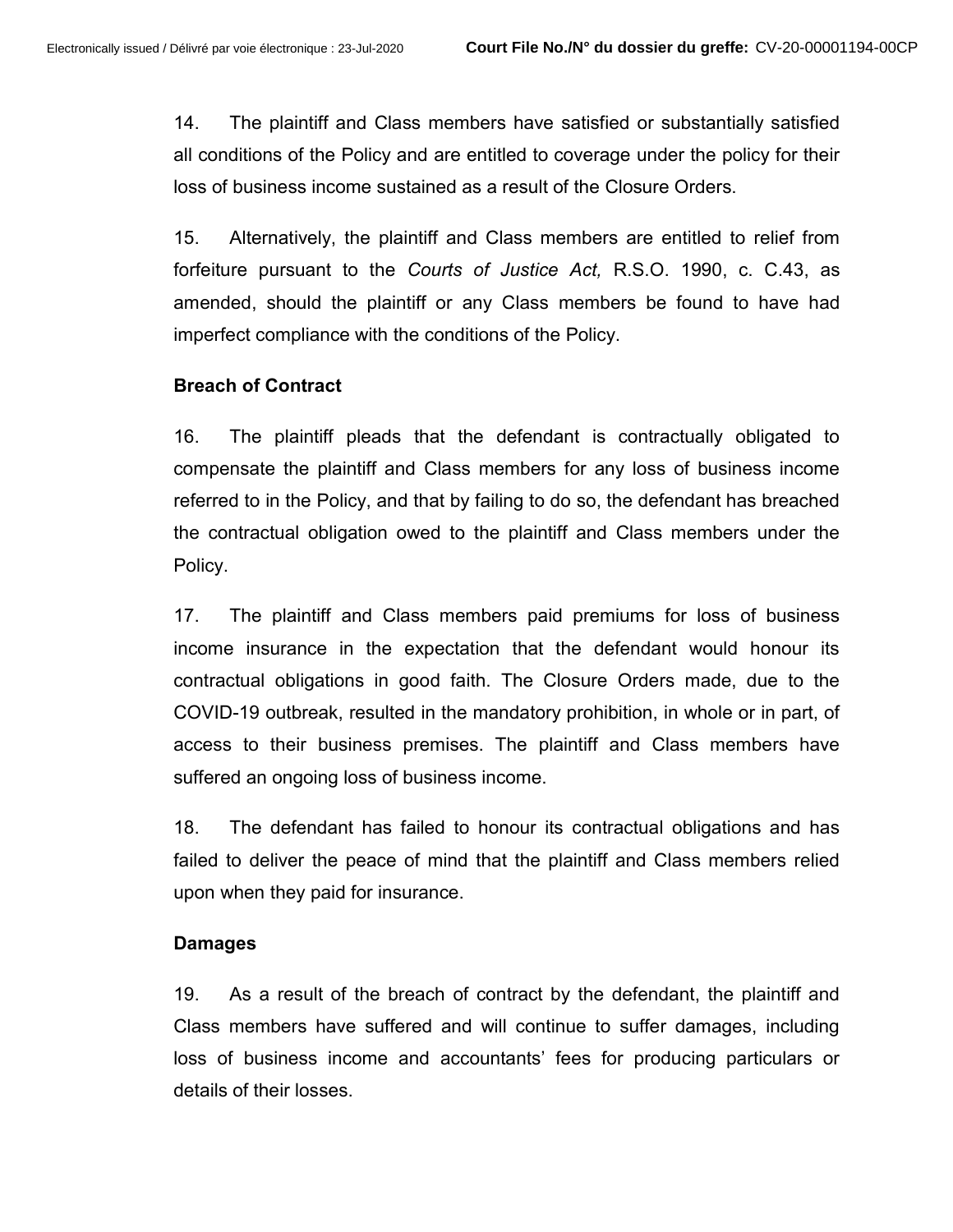20. The plaintiff is entitled to claim damages on behalf of all Class members.

#### **Certification**

21. The plaintiff pleads that the within action meets the criteria for to certification as a class proceeding in accordance with s. 5 of the Class Proceedings Act, 1992, supra. Without limiting the generality of the foregoing:

- (a) the statement of claim herein discloses a cause of action;
- (b) there is an identifiable class or subclass of two or more persons that would be represented by the representative plaintiff;
- (c) the denial has been made on the basis of contractual interpretation, and not based on factors relating to the eligibility of any individual claimant;
- (d) the plaintiff and Class members were insured pursuant to an identical policy, with identical language;
- (e) the plaintiff and Class members had their business prohibited in whole or in part by the Closure Orders;
- (f) the claims of the Class members raise common issues of fact and/or law;
- (g) a class proceeding would be the preferable procedure for the resolution of the common issues; and
- (h) the plaintiff would fairly and adequately represent the interests of the class or subclass as representative plaintiff, does not have an interest in conflict with other Class members in respect of the common issues, and in due course will produce a plan for advancing the proceeding on behalf of the Class (including procedures for court ordered notice).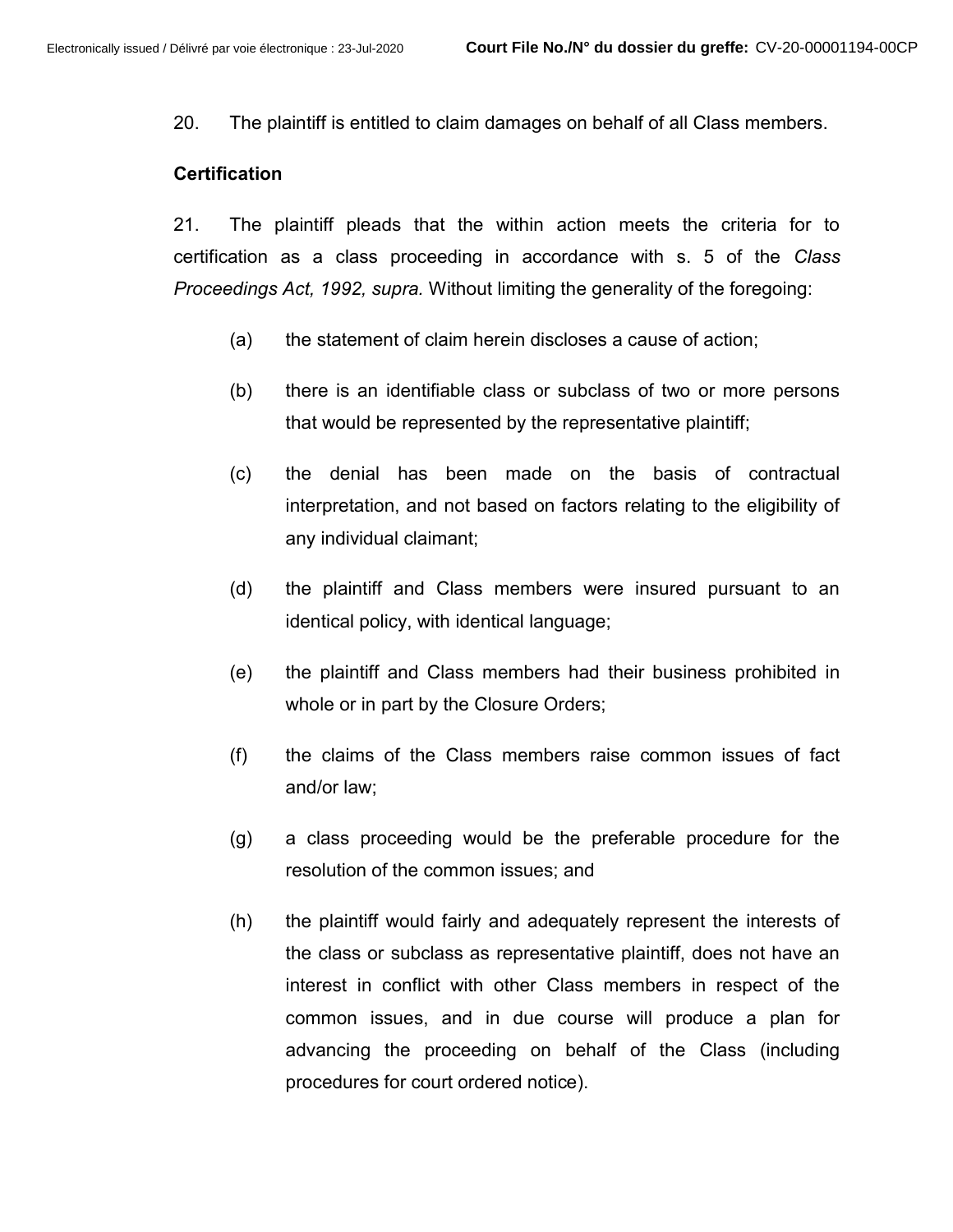22. The plaintiff pleads that the within action meets all of the requirements of a class proceeding in accordance with Class Proceeding Act, 1992, supra.

July , 2020 LERNERS LLP

85 Dufferin Ave. P.O Box 2335 London, Ontario N6A 4G4

#### Anthony J. Bedard

 LS#: 28920A abedard@lerners.ca Tel: 519.640.6337 Fax: 519.932.3337

#### Kevin L. Ross

LS#: 24549R kross@lerners.ca Tel: 519.640.6315 Fax: 519.932.3315

#### Peter W. Kryworuk

 LS#: 24513N pkryworuk@lerners.ca Tel: 519.640.6317 Fax: 519.932.3317

#### Jacqueline M. Palef

 LS#: 75194B jpalef@lerners.ca Tel:416.601.2387 Fax: 416.867.2423

Lawyers for the Plaintiff